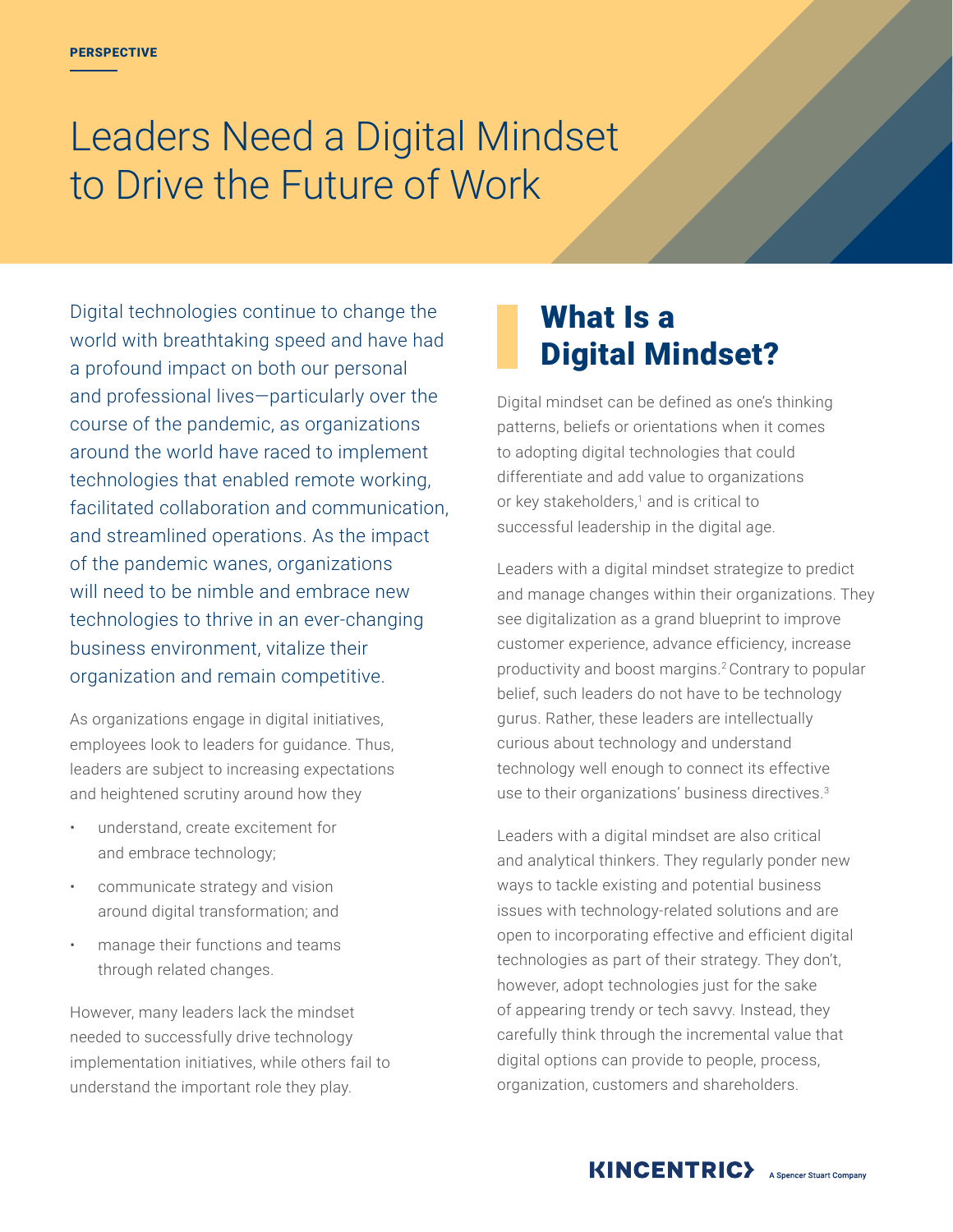Moreover, leaders with digital mindsets are curious, learning-oriented individuals. They track trends in the market, customers and technologies, and regularly absorb new knowledge. They also create a work environment where team members feel encouraged and supported to learn and apply new knowledge and digital skills.<sup>4</sup> Leaders with a digital mindset don't merely push for adoption of digital technologies; they empower others to learn, understand and apply technology to ensure successful digital transformation.<sup>5</sup>

# Assessing Digital Mindset

Proper assessment of digital mindset is especially beneficial for further developmental efforts, because it helps raise self-awareness, identify capability gaps and draw focus to growth opportunities. We have identified five critical attributes that characterize strong digital leadership:

#### Growth mindset

The ability and motivation to continuously learn and improve, both for themselves and those they lead.

### Agility

The ability to execute decisions in a timely and adaptive manner and create a culture to enable smooth implementations of technical solutions.

#### Strategic thinking

The ability to think about the big picture and comprehend the key values of technologies, and systematically manage change related to new initiatives.

### Technical literacy

A foundational understanding and appreciation of the variety of technological tools that could be leveraged to better the organization.

### Technical curiosity

Curiosity and interest in technologies not yet understood.



## Developing a Digital Mindset

Some leaders embody the attributes highlighted above, while such attributes need to be developed in others. For organizations looking to create and nurture a digital mindset in their leaders, organizations can look to these development approaches:

#### Increase self-awareness

As a starting point, leaders should learn what it means to have a digital mindset and then honestly reflect on their capabilities in this area. To ensure objectivity, leaders may also ask trusted peers for insight on their digital mindset effectiveness. Once leaders understand their current capabilities in this area, they can make plans for their own development.